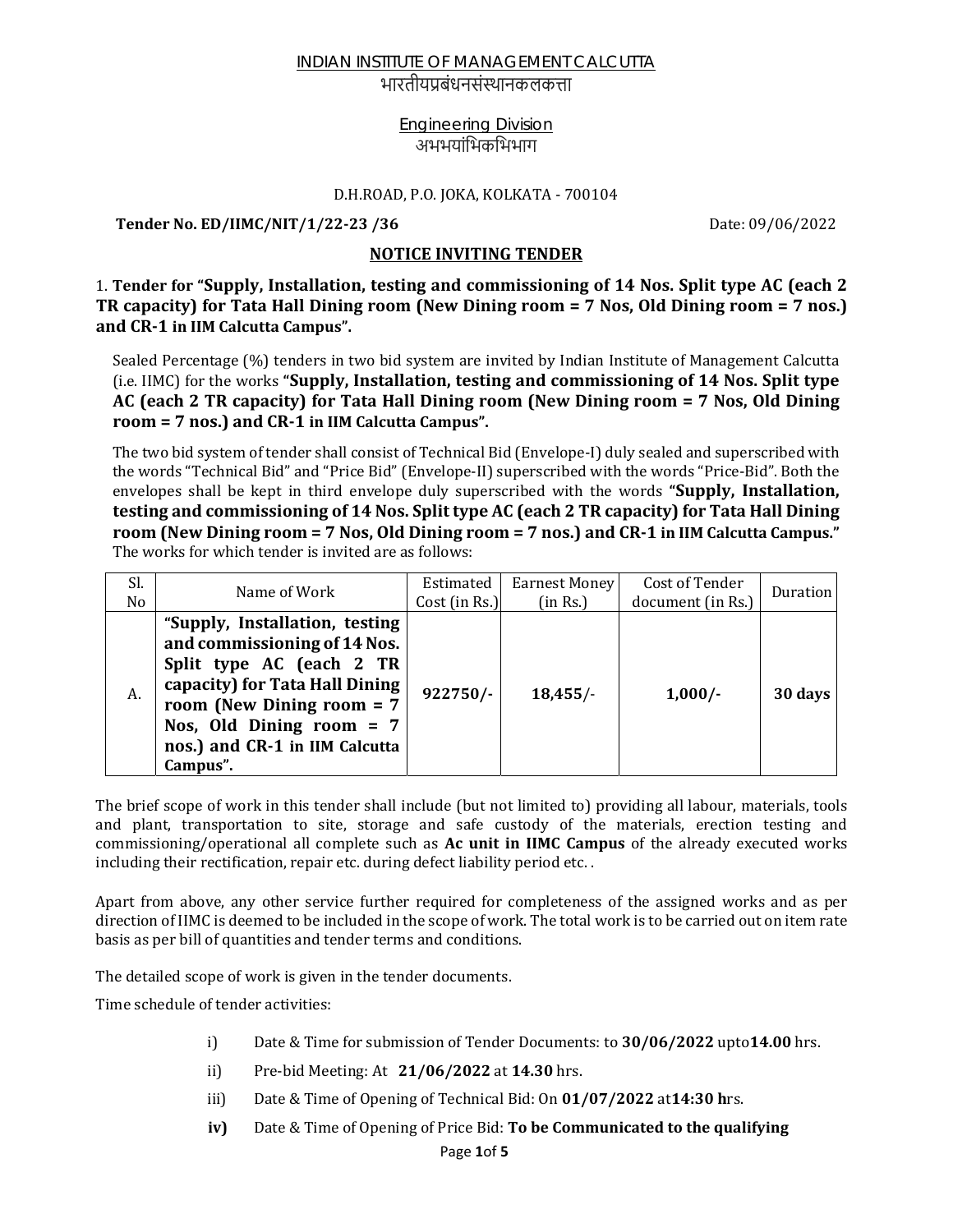### भारतीयप्रबंधनसंस्थानकलकत्ता

## Engineering Division अभभयांिभकिभभाग

#### **tenderer later by notice.**

3.0Contractors who fulfill the following basic qualifying requirements are eligible to participate in this tender.

a) Bidder should have successfully completed /substantially completed during last 7 (Seven) years from the last date of submission of the bid for the following "similar works".

Three similar works, each of costing minimum **40%** of the estimated cost put to this tender.

**OR**

Two similar works each of costing minimum **60%** of the estimated cost put to this tender.

**OR**

One similar work costing minimum **80%** of the estimated cost put to this tender.

 The substantially completed works shall be the works where at least 80% billing of total awarded value has been achieved. The certificates issued by client with billed value of work shall form the basis of evaluation.

b) For evaluation purpose, the completion cost of works mentioned in the completion certificate shall be enhanced by 7% per annum till the end of month prior to date of NIT.

 c) Should have had Average Annual Financial Turnover of at least 50% of the estimated cost of the work in the last three consecutive years ending 31.03.2021 duly certified by a Chartered Accountant.

 d) Should not have incurred any loss in more than two years during the immediate last five consecutive financial years ending 31.03.2021. Copies of balance sheet / certificate from Chartered Accountant are to be submitted in support thereof.

 e) Should have a Solvency of 40% of the estimated cost issued by a Bank. The Solvency certificate should not have been issued earlier than 6 (Six) months of last date of submission of tender.

f) Should have valid Permanent Account Number of Income Tax and valid regional trade license issued by competent authority of W. Bengal. Copies of documentary evidence are to be submitted.

 g) Should have valid GST Registration number in the state of West Bengal. In case the bidder do not have GST Registration number in the state of West Bengal, the same shall be obtained by the successful bidder within one month from the date of LOI or before release of 1st RA Bill whichever is earlier. An undertaking shall be submitted by the bidder for the submission of GST in the State of West Bengal required in the line with the above.

 h) The experience certificates issued by Government Organizations / Semi Government Organizations / State Government Public Works Department / Central Government / Public Sector Undertakings / Autonomous Bodies/ Municipal Bodies eligibility of the Public Limited Companies / Non-government organizations shall be accepted for assessing the eligibility of tender.

However, the certificates issued by a Public Limited Company / Non-governmental Organization must be supported by TDS certificates in support of value of work done by the tenderer.

 i) Even though an applicant may satisfy the eligibility criteria, IIMC reserves the right for not issuing the tender document if the applicant has record of poor performance such as abandoning work, not properly completing the work, delay in completion of work, poor quality of work, financial failure / weakness etc.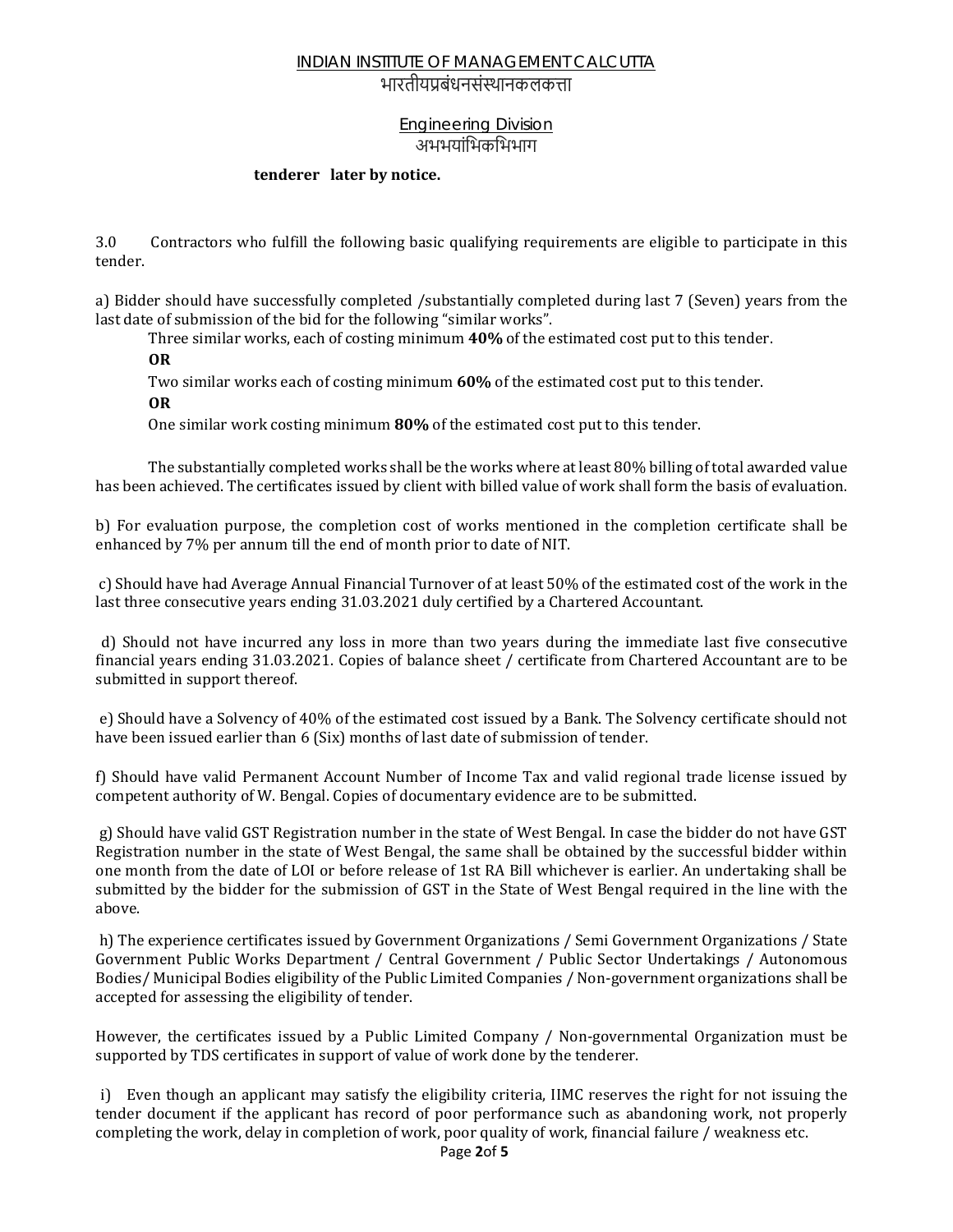## भारतीयप्रबंधनसंस्थानकलकत्ता

### Engineering Division अभभयांिभकिभभाग

j) Site visit for the subject tender is mandatory. The bidders shall visit the site to Study/assess the tendered work and also acquaint themselves of the prevailing local conditions before submitting their bid. **Prospective bidders have to attend the Pre‐Bid meeting compulsory, otherwise they will not be eligible for submitting tender for the scheduled work.**

In case the pre-bid meeting is attended by an authorized representative, the person concerned has to **provide relevant letter of authorization from agency Proprietor/Firm‐Head/Company‐Head /Competent authority to attend the meeting on behalf of the Agency/Firm/Company.**

k) All corrigendum and addendum issued by IIMC shall be part of tender documents and are to be submitted duly signed and stamped by the tenderer. Even if tenderer fails to submit corrigendum and addendum duly signed by him, he will be deemed to have gone through such addendums/ corrigendum if any, and no claim shall be entertained by IIMC on account of any omission /error on his part.

l)The contractor has to obtain labour license within one month from the date of issuance of work order or submission of  $1$ <sup>st</sup> R/A Bill, whichever is earlier.

- 4.0 Tender documents comprising of the following:
	- a) Volume –I:
		- a. Notice Inviting Tender
		- b. General conditions of the contract.
		- c. Checklist of Documents to be submitted
		- d. Letter of undertaking
	- b) Volume –II: Price Bid with Bill of Quantity

5.0 Relevant experience certificates and other documents shall be self-attested by the tendered. Completion Certificates from clients shall be in the name of the Company who is submitting the tender. The bidder has to produce original documents for verification at the time of opening of tender or as and when demanded. The Tender of any tenderer shall be rejected if on detailed scrutiny, documents submitted along with the tender are found to be unsatisfactory/ forged and the EMD submitted by him shall stand forfeited by IIMC. The decision of IIMC in this regard shall be final and binding on the tenderer.

6.0 All Tenders shall be valid up to 90 days from the due date of submission including any extension thereof and must be accompanied by Earnest Money Deposit payable favouring, "**IIMC Construction Works Accounts**", payable at Kolkata in form of DD. The EMD shall be valid for a minimum period of 90 days (Ninety Days) from the date of publication of Tender. Tenders submitted without EMD or with inadequate amount of EMD shall not be accepted and deemed to be rejected. However, exemption will be granted for submission of EMD to applicable firms/agencies as per Govt. of India norms.

7.0 All Tenders must be accompanied by Tender document cost payable favouring, "**IIMC Construction Works Accounts**", payable at Kolkata in form of DD. It shall be valid for a minimum period of 90 days (Ninety Days) from the date of publication of Tender. Tenders submitted without this or with inadequate amount of EMD shall be rejected not be accepted and deemed to be rejected.

The duly signed scanned copies of the Demand Drafts along with the relevant documents need to upload on the CPPP as well as hard copies of the relevant Documents along with the original Demand Drafts need to submit in the drop down box at Engineering Division, IIMC, Kolkata.

8.0 The Terms & Conditions contained in this NIT and tender documents shall be applicable. In case of any unscheduled holiday taking place on the last day of issue of tender/submission of tender, the next working day will be treated as scheduled day and time for issue/submission of Tender.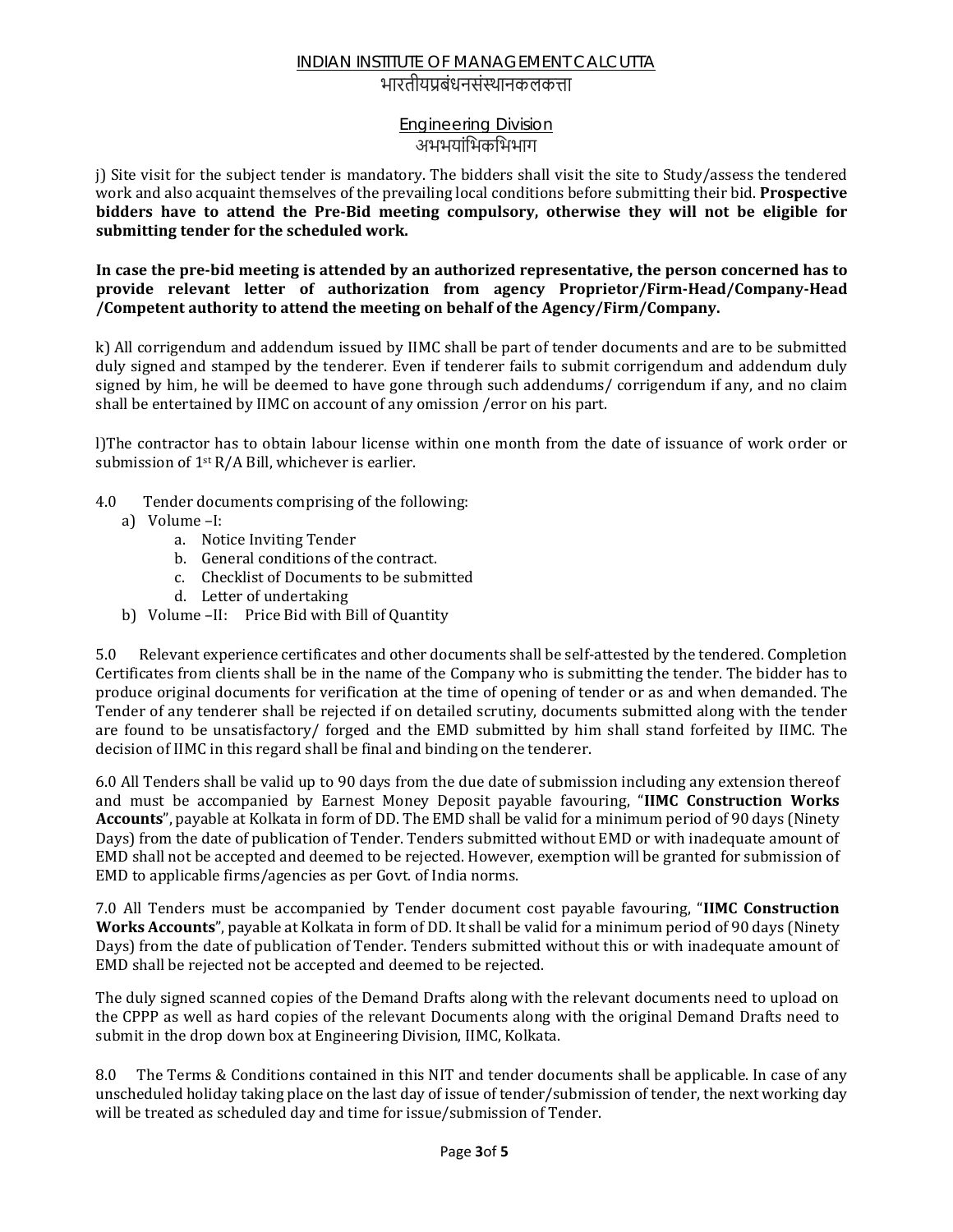## भारतीयप्रबंधनसंस्थानकलकत्ता

### Engineering Division अभभयांिभकिभभाग

9.0 IIMC reserves its right to take appropriate action including disqualification of tenderer(s) as may be deemed fit and proper by IIMC at any time without giving any notice to the tenderer in this regard. The decision of IIMC in the matter of disqualification shall be final and binding on the Tenderers.

10.0IIMC reserves the right to accept any tender or reject any or all tenders or annul this tendering process without assigning any reason and liability whatsoever and to re-invite tender at its sole discretion. The corrigendum or addendum, extension, cancellation of this NIT, if any, shall be hosted on the IIMC website. The bidders are required to check IIMC's website regularly for this purpose, to take into account before submission of tender. All Corrigendum and addendum are to be submitted duly signed & stamped.

11.0The price bid of those bidders whose bids have been found to be prima-face technically accepted on the basis of documents submitted along with the bid (Technical Bid) shall be opened with prior intimation to them. Hence, the participating tenderers must furnish their e-mail id and contact phone numbers on the Technical Bid.

12.0 In case of tie-tender, where two firms are biding lowest, IIMC reserves the right to split the work among these bidders and / or IIMC will reserve the right to award the tender to any one of such bidder as deemed fit . Further IIMC does not bind itself to accept the lowest tender. The decision of IIMC in this regard shall be final and binding on the tenderers.

13.0 Tender is uploaded in CPP portal and IIMC website dated **09.06.2022**

#### 14.0 SUBMISSION OF TENDER

- A. Help for bidders, FAQ, Information about DSC and Bidders Manual Kit containing the detailed guidelines for e-Procurement system are also available on Central Public Procurement Portal.[https://eprocure.gov.in/eprocure/app]
- B. It is mandatory for all the bidders to have a valid Digital Signature Certificate (in the name of person having power of attorney to sign the Bid) from any of the licensed Certifying Agency (Bidders can see the list of licensed CA's from the link www.cca.gov.in) to participate in e-Procurement of IIM CALCUTTA.
- C. It is mandatory for the bidders to get their firm /company registered with e-procurement portal https://eprocure.gov.in/eprocure/app to have user ID & password.
- D. Tender documents will be available online on website https://eprocure.gov.in/eprocure/app which can be downloaded.
- E. Bidders may download and refer the "Instructions for Online Bid Submission" from (https://eprocure.gov.in/eprocure/app).
- F. The tender documents shall be submitted online in the prescribed format given on the websites and technical bids received online shall be opened as per NIT or Corrigendum thereof. No other mode of submission is acceptable. Detailed credentials as per the requirement of eligibility criteria and all tender papers except Bill of Quantities are to be submitted in "Technical Bid".
- G. Bill of Quantities with rates duly filled in is to be submitted in the format provided online in the name of "Price Bid". Hence, physical submission of the documents is limited to submission of original Earnest Money and Tender document fee. Deposit in the form of Demand Draft as per provision given in NIT.
- H. Representative of the bidder, who chooses to attend, may attend the online opening of the technical bids on the scheduled date and time of Bid opening. However, such representatives shall be allowed to attend the opening of the Technical Bids, only, if such person presents the signed letter of authority issued in his name by the bidder on his letter head.
- I. Bidders cannot submit the tender after the due date and time of e-bid submission. Time being displayed on Central Public Procurement Portal https://eprocure.gov.in/eprocure/app ("Server System Clock Time") shall be final and binding on the bidder. e-Bids are required to be submitted by bidders, only as per the Indian Standard Time (IST) and not the time as per their location/country.